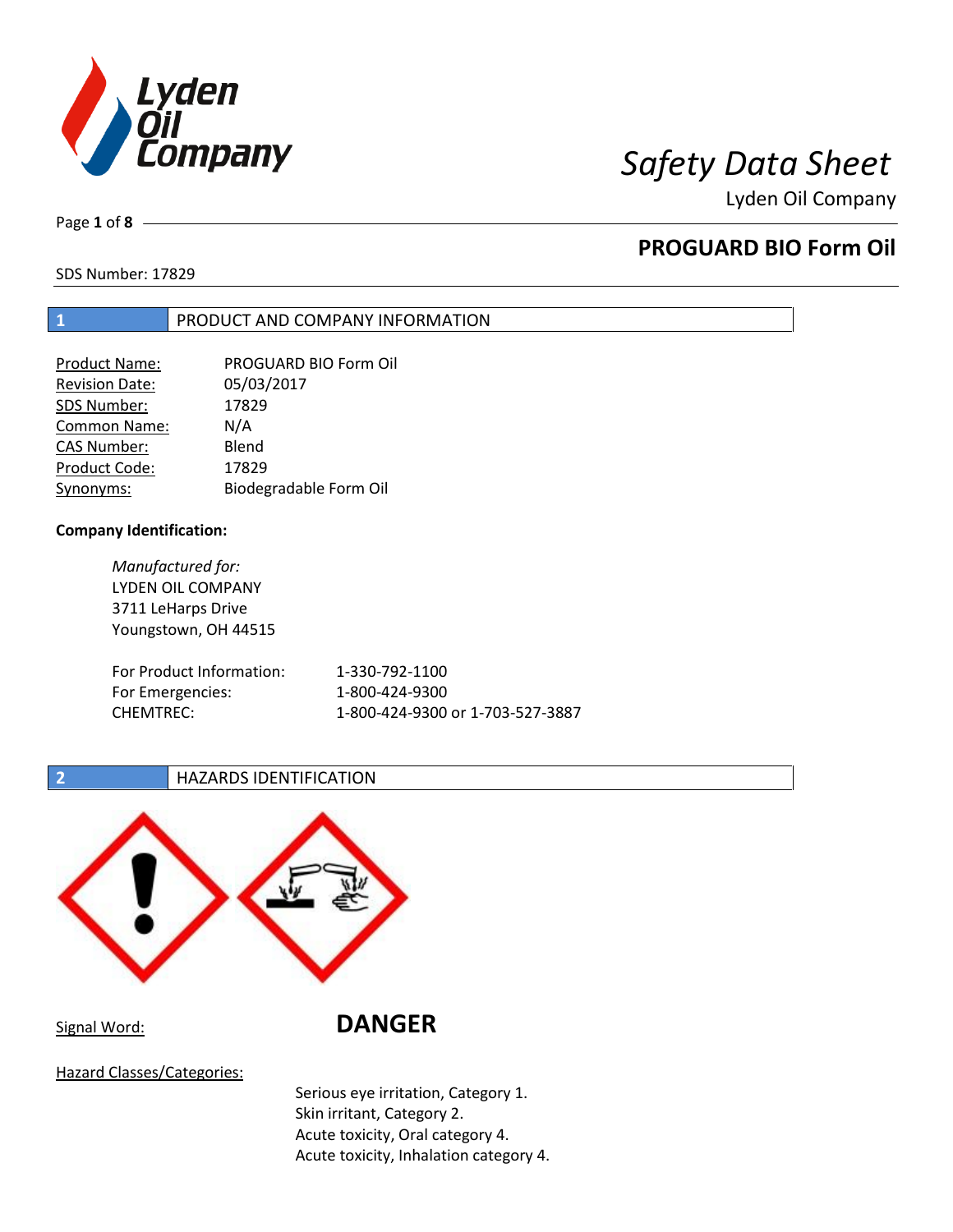

Page **2** of **8**

Lyden Oil Company

|                                 | <b>PROGUARD BIO Form Oil</b>                                          |
|---------------------------------|-----------------------------------------------------------------------|
| <b>SDS Number: 17829</b>        |                                                                       |
| Hazard Statement(s):            |                                                                       |
|                                 | H318: Causes serious eye damage.                                      |
|                                 | H315: Causes skin irritation.                                         |
|                                 | H302: Harmful if swallowed.                                           |
|                                 | H332: Harmful if inhaled.                                             |
| <b>Precaution Statement(s):</b> |                                                                       |
|                                 | P101: If medical advice is needed, have product container or label at |
|                                 | hand.                                                                 |
|                                 | P102: Keep out of reach of children.                                  |
|                                 | P103: Read label before use.                                          |
|                                 | P261: Avoid breathing dust/fume/gas/mist/vapors/spray.                |
|                                 | P301+312: IF SWALLOWED: Call a POISON CENTER or                       |
|                                 | doctor/physician if you feel unwell.                                  |
|                                 | P302+352: IF ON SKIN: Wash with soap and water.                       |
|                                 | P305+351+338: IF IN EYES: Rinse continuously with water for several   |
|                                 | minutes. Remove contact lenses if present and easy to do.             |
|                                 | Continue rinsing.                                                     |
|                                 | P305: IF IN EYES: Immediately call a POISON CENTER or                 |
|                                 | doctor/physician                                                      |
|                                 | P308+313: IF exposed or concerned: Get medical advice/attention.      |
|                                 | P501: Dispose of contents/container in accordance with                |
|                                 | local/regional/national/international regulation.                     |
| Other Hazard Statement(s):      |                                                                       |
|                                 | -NFPA Ratings:                                                        |
|                                 | Health $= 2$                                                          |
|                                 | $Fire = 1$                                                            |

## **3 COMPOSITION** / INFORMATION ON INGREDIENTS

Reactivity  $= 0$ 

## Ingredients:

*Mixture of the substances listed below with nonhazardous additions.*

| <b>Chemical Name</b>                    | <b>CAS Number</b> | Percentage |
|-----------------------------------------|-------------------|------------|
| Alcohols, C12-14-secondary, ethoxylated | 84133-50-6        | $<$ 10     |
| Non-hazardous material                  | N/A               | >90        |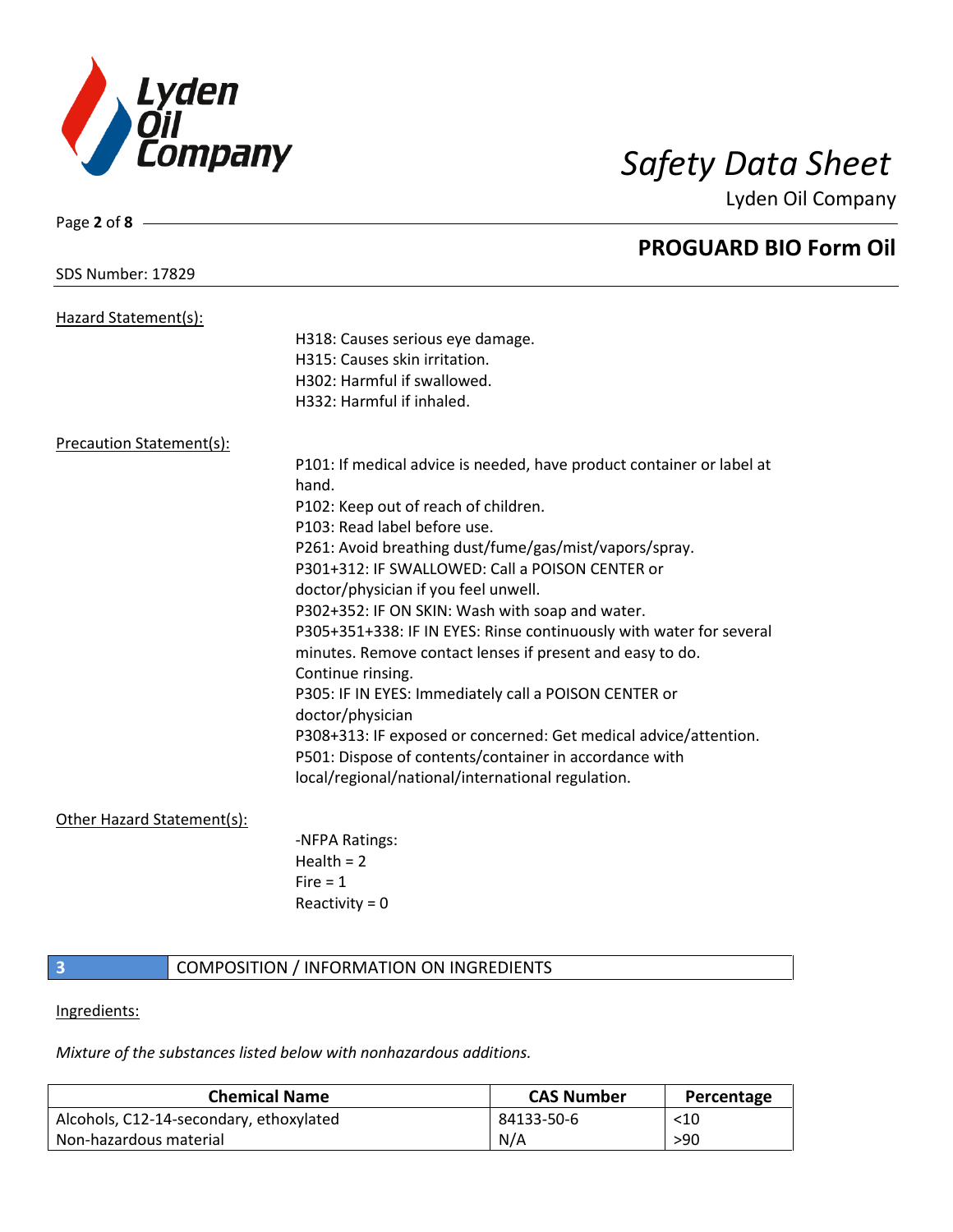

Lyden Oil Company

Page **3** of **8**

# **PROGUARD BIO Form Oil**

SDS Number: 17829

*\*Any concentration shown as a range is to protect confidentiality or is due to batch variation.*

| 4                           | <b>FIRST AID MEASURES</b>                                                                                                                                          |
|-----------------------------|--------------------------------------------------------------------------------------------------------------------------------------------------------------------|
|                             | Description of First Aid Measures:                                                                                                                                 |
| Inhalation:                 | Remove victim to fresh air and keep at rest in a position comfortable                                                                                              |
|                             | for breathing. Get medical attention if symptoms occur.                                                                                                            |
| <b>Skin Contact:</b>        | Flush contaminated skin with plenty of water. Remove contaminated                                                                                                  |
|                             | clothing and shoes. Get medical attention if symptoms occur.                                                                                                       |
| Eye Contact:                | Immediately flush eyes with plenty of water, occasionally lifting the                                                                                              |
|                             | upper and lower eyelids. Check for and remove any contact lenses.<br>Get medical attention if irritation occurs.                                                   |
| Ingestion:                  | Wash out mouth with water. Remove victim to fresh air and keep at                                                                                                  |
|                             | rest in a position comfortable for breathing. Do not induce vomiting<br>unless directed to do so by medical personnel. Get medical attention<br>if symptoms occur. |
|                             | Symptoms and Effects, both acute and delayed:                                                                                                                      |
|                             | No further relevent data available.                                                                                                                                |
| <b>Recommended Actions:</b> |                                                                                                                                                                    |
|                             | Treat symptomatically. Contact poison treatment<br>specialist immediately if large quantities have been<br>ingested or inhaled.                                    |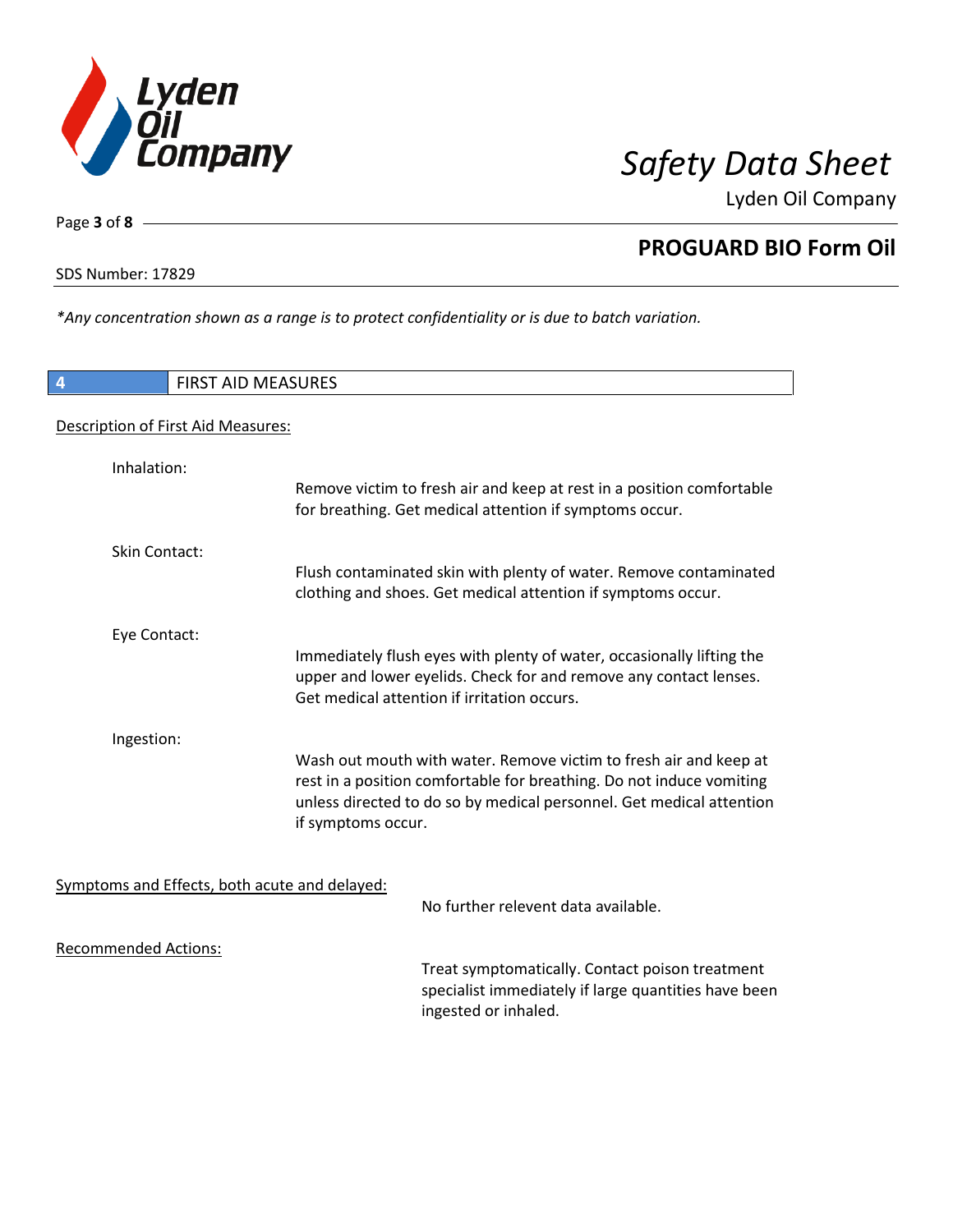

Lyden Oil Company

SDS Number: 17829

Page **4** of **8**

| FIRE FIGHTING MEASURES<br>5                           |                                                                                                                                                                                                   |
|-------------------------------------------------------|---------------------------------------------------------------------------------------------------------------------------------------------------------------------------------------------------|
| Recommended Fire-Extinguishing Equipment:             | Use dry powder, foam, or carbon dioxide fire<br>extinguishers. Water may be ineffective in fighting<br>an oil fire unless used by experienced fire fighters.                                      |
| Possible Hazards During a Fire:                       | Hazardous combustion products may include: A<br>complex mixture of airborne solid and liquid<br>particulates and gases (smoke). Carbon monoxide.<br>Unidentified organic and inorganic compounds. |
| Recommendations to Firefighters:                      | Proper protective equipment including breathing<br>apparatus.                                                                                                                                     |
|                                                       |                                                                                                                                                                                                   |
| <b>ACCIDENTAL RELEASE MEASURES</b><br>$6\phantom{1}6$ |                                                                                                                                                                                                   |
| <b>Personal Precautions:</b>                          | Avoid contact with skin, eyes, and clothing.<br>Keep away from sources of ignition.                                                                                                               |
| <b>Emergency Procedures:</b>                          | Contain spilled material, collect in suitable and<br>properly labeled containers.                                                                                                                 |
| <b>Environmental Precautions:</b>                     | Do not allow to reach sewage system or any water<br>course.<br>Do not allow to enter ground waters.                                                                                               |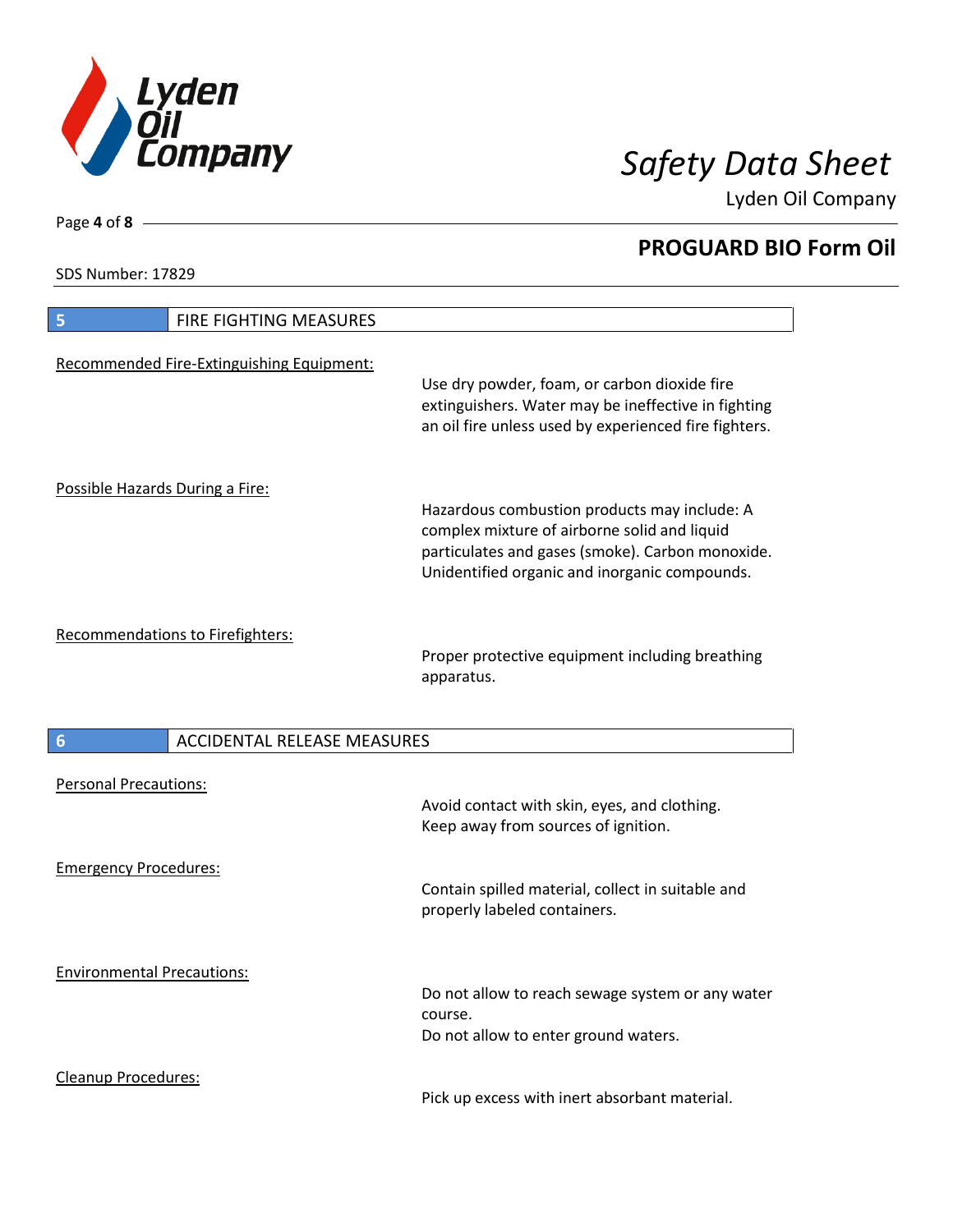

Lyden Oil Company

SDS Number: 17829

Page **5** of **8**

| 7                              | <b>HANDLING AND STORAGE</b>             |                                                                                                                         |
|--------------------------------|-----------------------------------------|-------------------------------------------------------------------------------------------------------------------------|
| <b>Handling Precautions:</b>   |                                         |                                                                                                                         |
|                                |                                         | Handle with care and avoid spillage on the floor.<br>Do not cut, weld, drill, grind, braze, or solder<br>container.     |
| <b>Storage Requirements:</b>   |                                         |                                                                                                                         |
|                                |                                         | Keep container tightly sealed.<br>Keep away from sources of ignition.                                                   |
| 8                              | EXPOSURE CONTROLS / PERSONAL PROTECTION |                                                                                                                         |
|                                |                                         |                                                                                                                         |
| <b>Exposure Limits:</b>        | No data available.                      |                                                                                                                         |
|                                |                                         |                                                                                                                         |
| <b>Engineering Controls:</b>   |                                         | All ventilation should be designed in accordance<br>with OSHA standard (29 CFR 1910.94).                                |
| Personal Protective Equipment: |                                         |                                                                                                                         |
|                                |                                         | Keep away from foodstuffs, beverages, and feed.<br>Immediately remove all soiled and contaminated<br>clothing.          |
|                                |                                         | Wash hands before breaks and at the end of work.<br>Avoid contact with eyes and skin.<br>Use safety glasses and gloves. |
|                                |                                         |                                                                                                                         |
| 9                              | PHYSICAL AND CHEMICAL PROPERTIES        |                                                                                                                         |

| Color:                 | Yellow             |
|------------------------|--------------------|
| <b>Physical State:</b> | Liquid             |
| Odor:                  | Data not available |
| Odor Threshold:        | Data not available |
| pH:                    | Data not available |
| <b>Melting Point:</b>  | Data not available |
| <b>Boiling Point:</b>  | Data not available |
| <b>Boiling Range:</b>  | Data not available |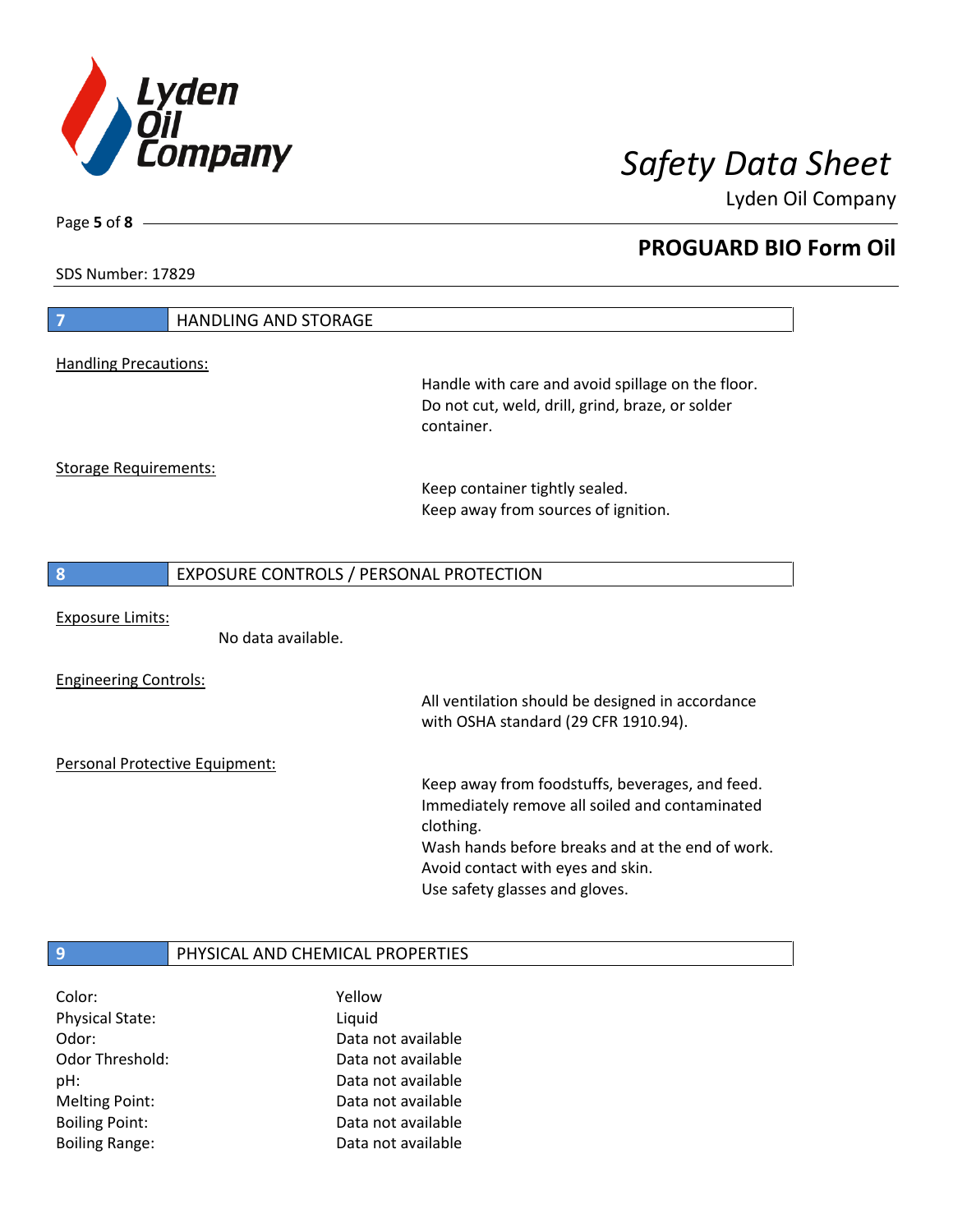

Lyden Oil Company

### SDS Number: 17829

Page **6** of **8**

| Flash Point:                  | >260° C / >500° F (COC Method) |
|-------------------------------|--------------------------------|
| <b>Evaporation Rate:</b>      | Data not available             |
| Flammability:                 | Data not available             |
| <b>Flammability Limits:</b>   | Data not available             |
| Vapor Pressure:               | Data not available             |
| Vapor Density:                | Data not available             |
| <b>Relative Density:</b>      | Data not available             |
| Solubilities:                 | Insoluble in water             |
| <b>Partition Coefficient:</b> | Data not available             |
| Auto-Ignition Temperature:    | Data not available             |
| Decomposition Temperature:    | Data not available             |
| Viscosity:                    | Data not available             |

## **10** STABILITY AND REACTIVITY

| Stability:                     | Stable under normal conditions.                                  |
|--------------------------------|------------------------------------------------------------------|
| Reactivity:                    | Not reactive under normal conditions.                            |
| Conditions to Avoid:           | Extreme temperature, sparks, open flame, and<br>direct sunlight. |
| <b>Hazardous Reactions:</b>    | No known hazardous reactions.                                    |
| Incompatible Materials:        | No further relevant information available.                       |
| <b>Decomposition Products:</b> | Hazardous decomposition products are not<br>expected to form.    |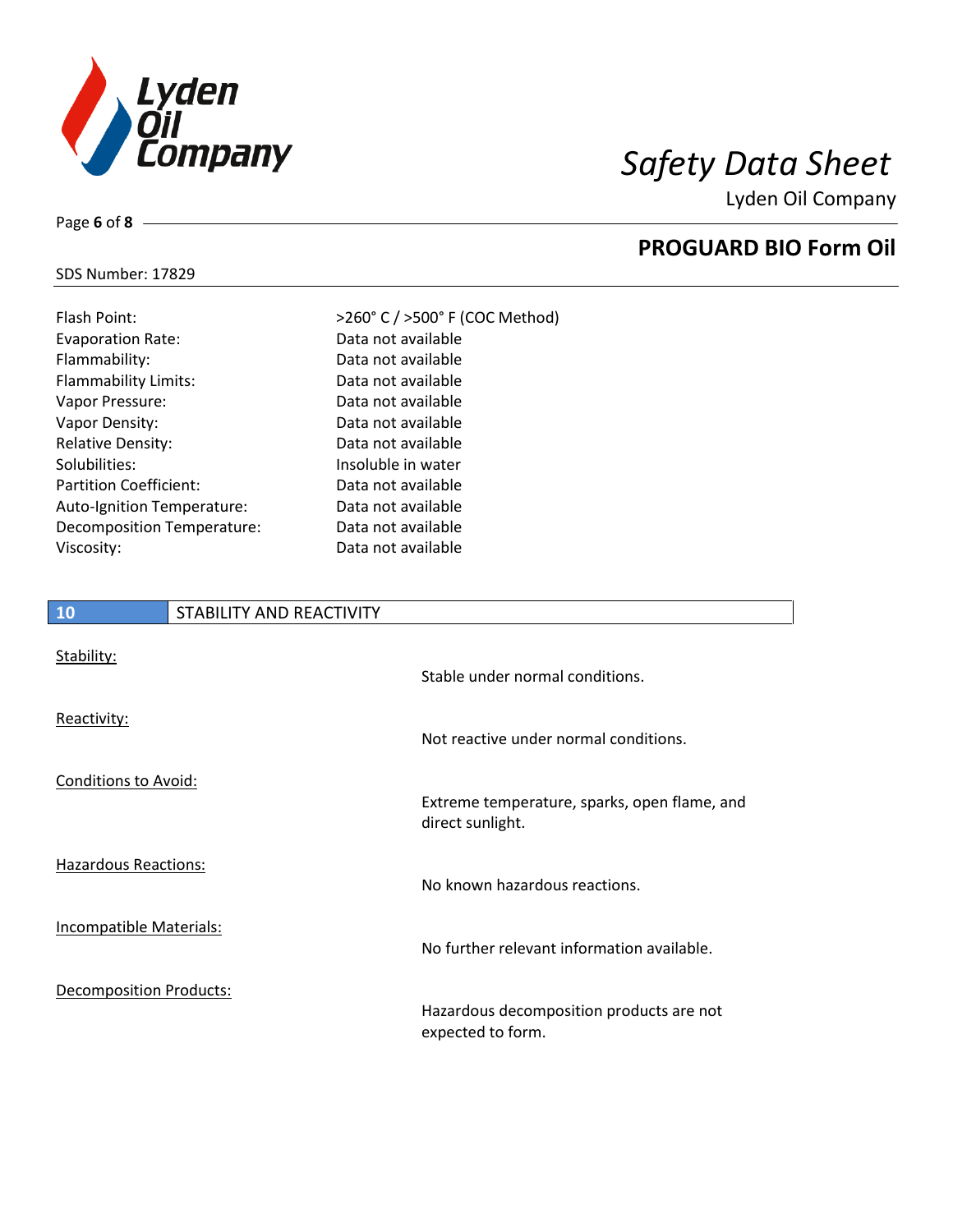

Lyden Oil Company

SDS Number: 17829

| 11                             | <b>TOXICOLOGICAL INFORMATION</b>                     |                                                                                                                                                                                           |
|--------------------------------|------------------------------------------------------|-------------------------------------------------------------------------------------------------------------------------------------------------------------------------------------------|
| Routes of Exposure:            |                                                      | Inhalation, skin and eye contact are the primary<br>routes of exposure although exposure may occur<br>following accidental ingestion.                                                     |
| <b>Exposure Effects:</b>       |                                                      | -On the skin: May cause mild skin irritation.<br>Prolonged or repeated skin contact as from clothing<br>wet with material may cause dermatitis.<br>-On the eye: May cause eye irritation. |
| <b>Measures of Toxicity:</b>   |                                                      | No test data available.                                                                                                                                                                   |
|                                | Carcinogenic/Mutagenic Precautions:                  | Non-carcinogenic and not expected to be<br>mutagentic.                                                                                                                                    |
| 12                             | <b>ECOLOGICAL INFORMATION</b>                        |                                                                                                                                                                                           |
| <b>Ecological Precautions:</b> |                                                      | Do not allow product to reach ground water, water<br>course or sewage system.                                                                                                             |
| <b>Ecological Effects:</b>     | No specific environmental or aquatic data available. |                                                                                                                                                                                           |
| 13                             | <b>DISPOSAL CONSIDERATIONS</b>                       |                                                                                                                                                                                           |
| Disposal Methods:              |                                                      | Dispose of waste material in accordance with all<br>local, state, and federal requirements.                                                                                               |
| Disposal Containers:           |                                                      | Use properly approved container for disposal.                                                                                                                                             |

Page **7** of **8**

 $\overline{\phantom{a}}$ 

 $\overline{\phantom{a}}$